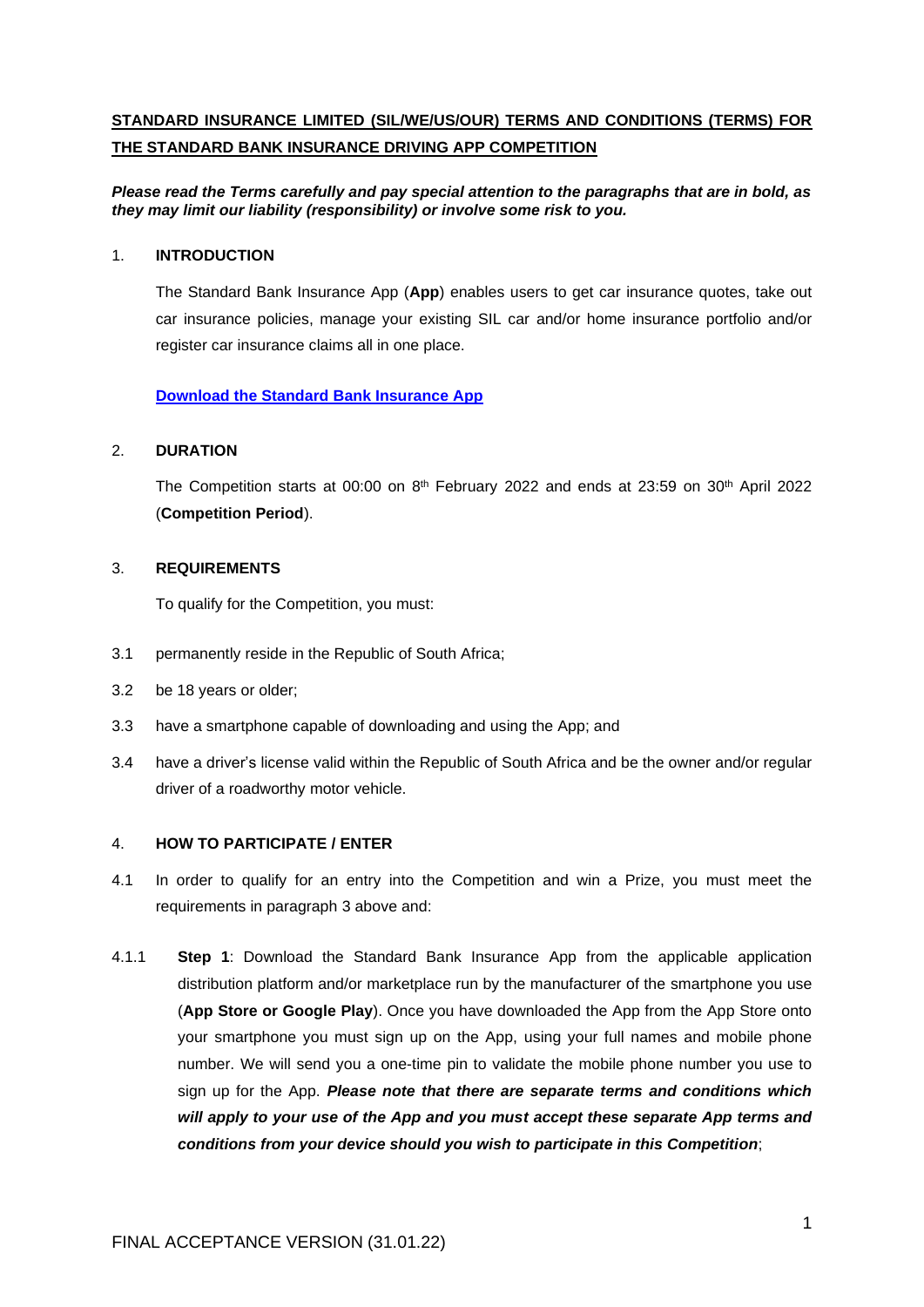- <span id="page-1-0"></span>4.1.2 **Step 2**: Use the App to get an indicative car insurance quote to see what your proposed car insurance premium will be before the discount you could receive after completing the in-App driving test in paragraph **Error! Reference source not found.** below. *Please note that this Step 2 and/or paragraph [4.1.2](#page-1-0) does not apply to participants with an existing SIL car insurance policy*;
- <span id="page-1-1"></span>4.1.3 **Step 3**: Start recording your day to day driving behaviour through the in-App driving test and complete 25 individual trips and a total distance of 300 kilometres in order to get your driving score; and
- 4.1.4 **Step 4**: At least once a week during the Competition Period share, on Facebook and/or Instagram, a screenshot from your smartphone of your in-App driving score and tag Standard Bank using @StandardbankSA with the hashtag #DriveWellSaveMore in your Facebook and/or Instagram post.
- 4.2 *You need to pass the in-App driving test in paragraph [4.1.3](#page-1-1) above to be eligible to win a Prize.*

## 5. **HOW TO USE THE APP**

- 5.1 *The App requires data to be able to work, so you must have an active mobile internet connection to use it. Your internet service provider will charge standard data costs every time you use the App.*
- 5.2 When using the App to take the in-App driving test referred to in paragraph [4.1.2](#page-1-0) above, you must ensure that the App is authorised to use your location setting on your smartphone i.e. you must ensure that your location setting is "ON" so that the App can track your global positioning system (**GPS**) location.
- 5.3 If you are the regular driver of two or more motor vehicles, a single driving score and In-app driving test will apply to all the motor vehicles.

## 6. **PRIZES**

- 6.1 There are no forms to fill in and once you meet the requirements set out in paragraphs [3](#page-0-0) and [4](#page-0-1) above, you will automatically be entered into the Competition. You will receive one entry into the Competition.
- 6.2 At the end of the last month of the Competition Period (i.e. April), 9 participants will be chosen to win 1 of 9 Samsung Galaxy S21 Ultra 256GB 6.9'' 5G dual sim smartphones (**Prize**). *There will be a maximum of 9 winners over the Competition Period, each winning a Prize.*
- 6.3 We will choose a Prize winner through a lucky draw conducted by our risk governance department at the end April and we will notify each Prize winner 3 days after the lucky draw.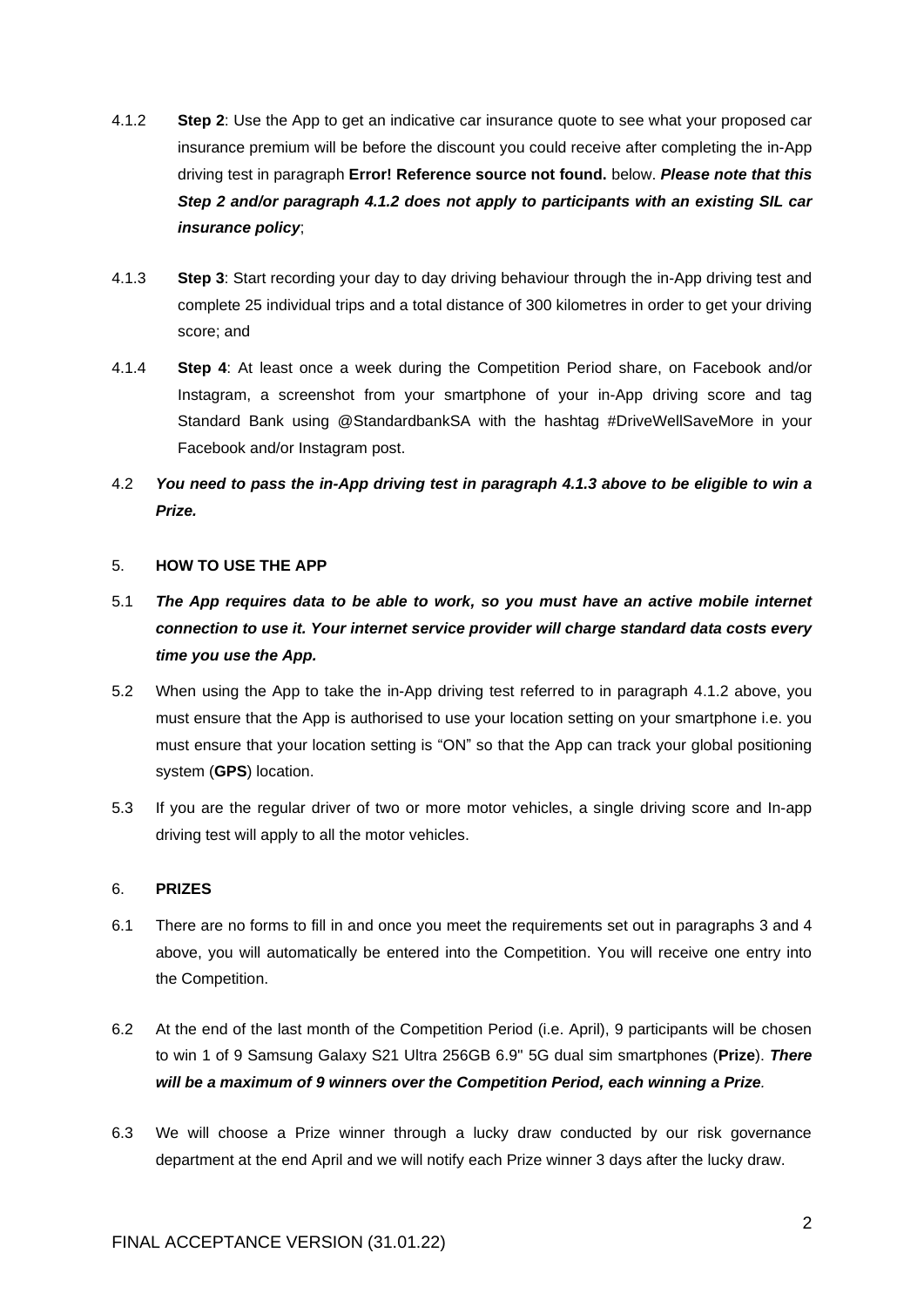- 6.4 Once you accept a Prize it will be couriered to you no later than 30 days after each monthly draw.
- 6.5 The Prize may not be exchanged for any other item. We do however reserve the right to substitute the Prize with any other prize of a similar commercial value.

## 7. **GENERAL**

- 7.1 SIL is the promoter of the Competition.
- 7.2 By entering this Competition, all participants agree to be bound by these Terms as set out in this document. These Terms apply to the Competition and all information relating to the Competition (including any promotional and/or advertising material that is published).
- 7.3 You cannot participate in the Competition if:
- 7.3.1 you are a director, employee, agent and/or consultant of a member of the Standard Bank Group Ltd and/or an immediate family member of any of these persons; and/or
- 7.3.2 you are a supplier of any goods or services under the Competition.
- 7.4 These Terms are governed by the Consumer Protection Act 68 of 2008.
- 7.5 *We reserve the right to amend these Terms. Any amendments to these Terms will create a new version of the Terms which will supersede and replace the previous version/s and be binding on you and us.*
- 7.6 *We must process your personal information to validate your entry and if you are a Prize winner, to make the Prize available to you. By entering this Competition, you consent to us processing your personal information for these purposes. If you do not consent, please do not enter this Competition.*
- 7.7 *We may declare the Prize forfeited (lost) and we may choose a new Prize winner, if:*
- 7.7.1 *your entry is not valid and/or if you breach these Terms;*
- 7.7.2 *you cannot be contacted and/or do not accept the Prize within 3 days from the date that you were contacted about the Prize; and/or*
- 7.7.3 *you give up the Prize and/or we determine that you have given up the Prize.*
- 7.8 If there is a dispute in respect of these Terms or the Competition, our decision is final and binding and no correspondence will be entered into*.*